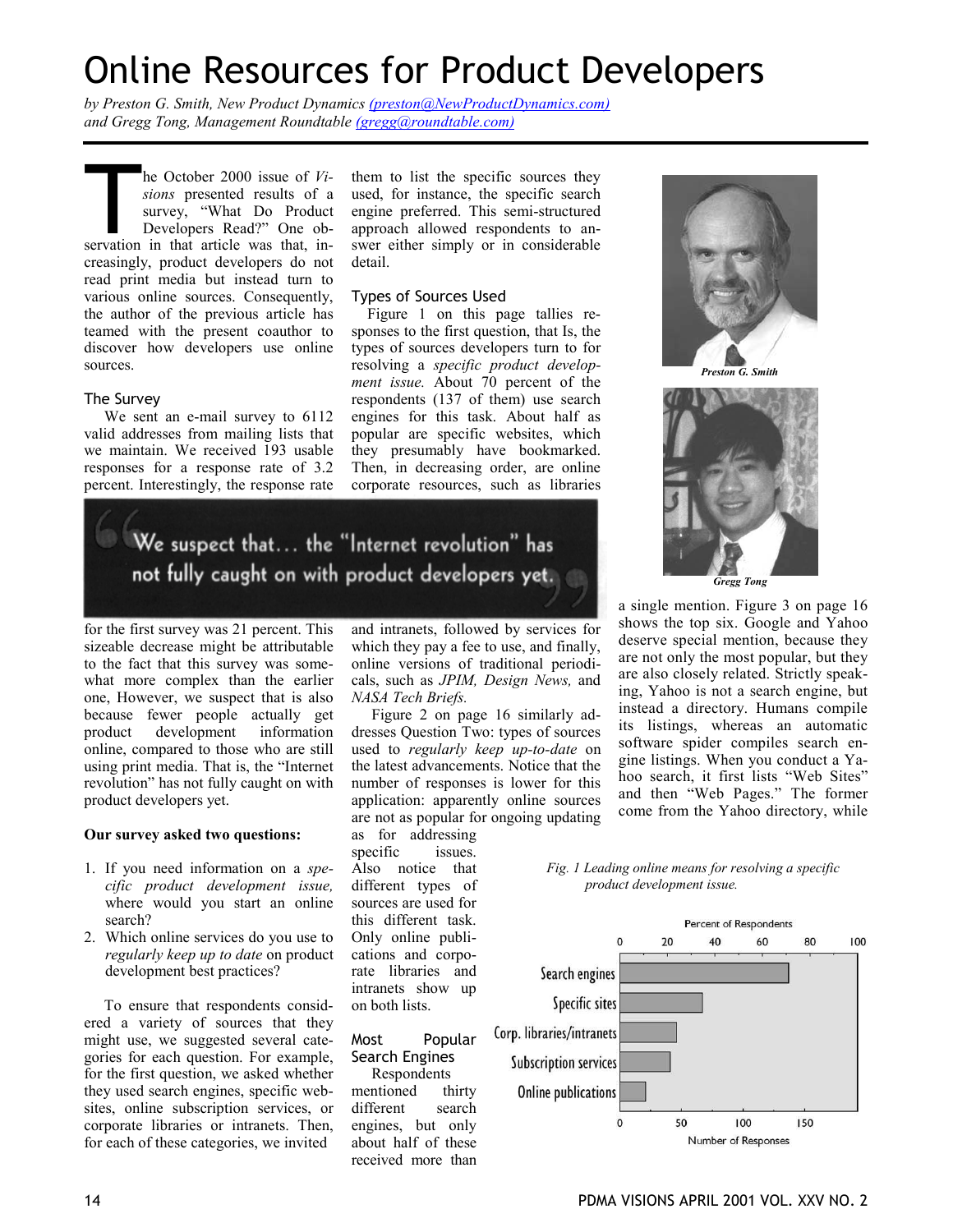the latter, which are usually far more numerous, come from the Google spider's database, not Yahoo. With this in mind,Google is clearly the leader.

The Search Centre [\(www.tka.co.uk/search/home.htm\)](http://www.tka.co.uk/search/home.htm) offers useful engine-independent suggestions for conducting searches, and it goes beyond just search engines.

#### **Most Popular Websites**

Seventy-six websites were mentioned, but only twenty received more than a single mention. The top five were the sites of Management Roundtable (28 mentions, [www.roundtable.com\)](http://www.roundtable.com/), PDMA (14 mentions, [www.pdma.org\),](http://www.pdma.org/) New Product Dynamics (6 mentions, [www.newproductdyamics.com\)](http://www.newproductdynamics.com/), the Institute of Electrical and Electronics Engineers (5 mentions, [www.ieee.org\)](http://www.ieee.org/), and the Project Management Institute (5 mentions[, www.pmi.org\)](http://www.pmi.org/).

#### (www.roundtable.com/

[PDBPR/pdbpr\\_online.html\)](http://www.roundtable.com/PDBPR/pdbpr_online.html), and Northern Light Special Collection [\(www.northernlight.com/docs/specoll\\_](http://www.northernlight.com/docs/specoll_help_overview.html) help\_overview.html).

#### **E-Mail Newsletters**

Today, e-mail newsletters are easily the most popular means of keeping abreast of new approaches. (See Figure 2 on page 16.) This has not always been the case: a few years ago bulletin board systems (BBS) and then listservers were popular online forums, but our survey shows them to rank low today. There are no strong favorites here. Sixty-one e-newsletters were mentioned, but only 12 received more than a single mention. Top runners are The Critical Path (33 mentions, [www.roundtable.com/Critical\\_Path/Crit](http://www.roundtable.com/Critical_Path/Critical-Path-Index.html) [ical-Path-Index.html\),](http://www.roundtable.com/Critical_Path/Critical-Path-Index.html) the Quick lip (10 mentions,

[www.newproductdynamics.com/quick\\_](http://www.newproductdynamics.com/quick_tip.htm)

Google and Yahoo deserve special mention, because not only are they most popular [search engines], but they are also closely related.

Because we conducted the survey using e-mail lists from Management Roundtable (MRT) and New Product Dynamics (NPD), it is not surprising that their sites ranked high. However, even if we consider only NPD respondents, the MRT site still ranks number one for them.

Many of the mentioned sites are product-, industry-, or function-specific. For instance, many are related to software development. Some potentially useful general purpose sites are the Product Development Forum (www.npd-

[solutions.com/pdforum.html\)](http://www.npd-solutions.com/pdforum.html), the Society of Concurrent Engineering [\(www.soce.org\)](http://www.soce.org/), and Thomas Register [\(www.thomasregister.com\)](http://www.thomasregister.com/).

#### **Subscription Services**

These are services for which one must pay a fee to access the bulk of the content. The top three here are NERAC (7 mentions, [www.nerac.com\)](http://www.nerac.com/), Teltech (7 mentions, [www.teltech.com\)](http://www.teltech.com/), and *The Wall Street Journal* (5 mentions, [public.wsj.com/home.html\)](http://public.wsj.com/home.html). Some others of general interest are *Product Development Best Practices Report* 

[tip.htm\)](http://www.newproductdynamics.com/quick_tip.htm), Computerworld (3 mentions, [http://www.cwrld.com/nl/\)](http://www.cwrld.com/nl/) and Information-Week (3 mentions, [www.informationweek.com/newsletters](http://www.informationweek.com/newsletters) ).

Here again, our sample is biased, because MRT issues The Critical Path and NPD issues The Quick Tip. However, The Critical Path received three mentions by NPD respondents, which ranks it below only The Quick Tip among NPD respondents. The same can be said for the ranking of The Quick Tip by MRT respondents.

Because so many organizations issue e-newsletters, our suggestion here is to find Websites that interest you—sites listed elsewhere in this article and sites of pertinent professional organizations, suppliers, competitors, and online periodicals in your field—and browse them to see if they issue an e-newsletter. To manage the data load, you can filter all of these c-newsletters into a special mailbox. One area of general interest to product developers—teams—has two enewsletters that surfaced in the survey: TeamWisdom Tips

[\(www.partnerwerks.com/TeamTips\)](http://www.partnerwerks.com/TeamTips/) and Timely lips for Teams [\(www.qci](http://www.qci-intl.com/)[intl.com\)](http://www.qci-intl.com/).

#### **Online Publications**

Online publications form a fragmented but popular group. Frontrunners, out of the 52 mentioned, are *Design News* (5 mentions, [www.manufacturing.net/magazine/dn\)](http://www.manufacturing.net/imagazine/dn), *JPIM* Online (5 mentions, [www](http://www-east.elsevier.com/pim/)[east.elsevier.com/pim/\)](http://www-east.elsevier.com/pim/), *ClO* (4 mentions, [www.cio.com\),](http://www.cio.com/) *Information Week*  (4 mentions, [www.informationweek.com\)](http://www.informationweek.com/), and *Machine Design* (4 mentions, [www. ma](http://www.machinedesign.com/)[chinedesign.com\)](http://www.machinedesign.com/).

In general, we observed that the more computer-savvy of our respondents were far more likely to use online sources. This is illustrated in the paragraph above by the fact that two information technology (IT) publications rank highly, even though IT is a relatively peripheral part of product development and is probably only lightly represented among those to whom the survey was sent. We also noticed a higher proportion of responses and more detailed ones from higher-tech areas.

As with e-newsletters, your best approach in identifying online periodicals is to consider print publications that you find worthwhile, browse their sites, and see how

# **Online Resources Survey**

Most Frequently Used Resources-Partial List

#### **Online newsletters**

- The Critical Path
- The Quick Tip
- Computerworld

#### **Online publications**

- Design News
- JPIM Online
- ï ClO

#### **Search engines**

- Google
- ï Yahoo
- AltaVista

#### **Subscription Services**

- NERAC
- ï Teltech
- Wall Street Journal

#### **Specific Websites**

- Management Roundtable (MRT)
- PDMA
	- New Product Dynamics (NPD)